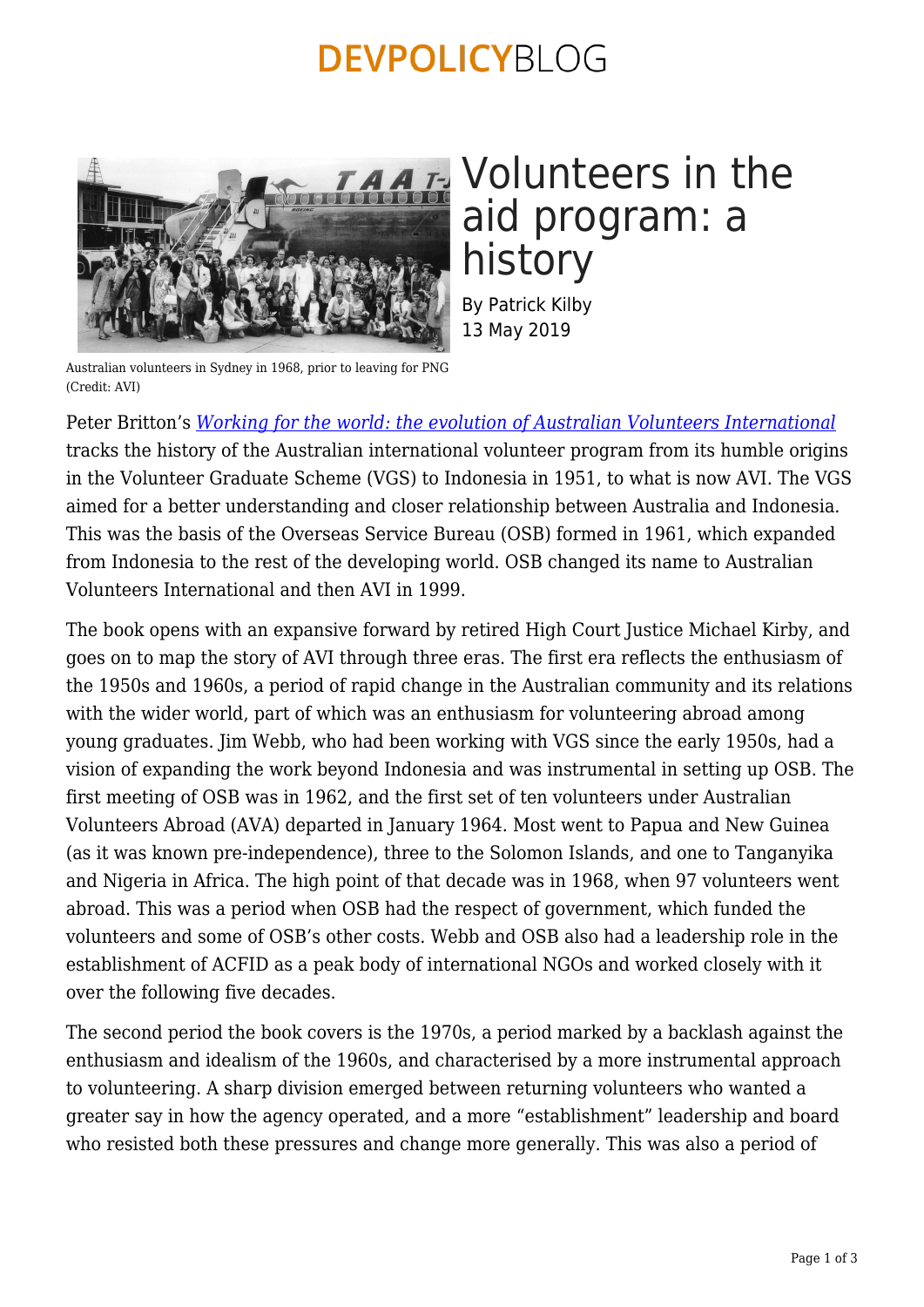### **DEVPOLICYBLOG**

stagnation, so that by 1980 the volunteers deployed were a little over half of that a decade before. Tensions arose with those in government who were concerned with the low visibility of the program and OSB's reluctance to expand it. This led to both internal and government reviews, the upshot of which was a renewed OSB with a new executive director and a largely new board from early 1982.

The third period, under Bill Armstrong as executive director (from 1982 to 2002), was a period of growth at a time when Australian government-NGO relations were very strong. Armstrong also brought a marked shift from the 1970s by adopting a more activist approach on human rights and social justice. There was a lot of work in support of the anti-apartheid movement in Southern Africa. When Cambodia was isolated in the 1980s, OSB took a lead in having a government-funded NGO office there. Most significantly, in Timor-Leste OSB provided UN volunteers to administer the independence ballot, and also supported the team working with Xanana Gusmao before and after his release from prison in Indonesia.

The final section of the book is probably the most interesting as it covers case studies from Indochina, Africa and the frontline states, Indonesia, Papua New Guinea and Pacific islands, and Timor-Leste. In each of these cases the volunteer program was associated with a social or political justice program. In the case of the frontline states it was to support those affected by the fighting for the end of apartheid. In the case of Cambodia, OSB played a central – if unusual – role with its volunteers in the Joint Agency NGO Office, which acted, as the book describes it, as an "unofficial [Australian] embassy" during the transition to recognition in 1989. In Indonesia, the difficult issue of a volunteer on rural development project being expelled in 1986 for reasons that were unclear, led to positive interactions both with the Australian Embassy and parts of the Indonesian government, testimony to the respect in which OSB was held. In PNG and the Pacific, OSB' s role again was more than providing volunteers; it also supported nascent NGOs and their peak bodies, such as PIANGO.

The book ends at 2002, which is a pity as the growing hostility to NGOs in some sections of government led to a reduction in AVI's scope when, from 2005, private providers were used as well as AVI to send volunteers. Finally in 2017, AVI was again responsible for the delivery of the whole volunteer program in consortium with consultancy firms Cardno and The Whitelum Group.

Despite this limitation, this book is important as it provides readers with a fuller understanding of the role of NGOs, and volunteering in particular, in the Australian aid program. It complements other histories of NGOs such as my own *[NGOs and political](https://press.anu.edu.au/publications/ngos-and-political-change) [change: a history of the Australian Council for International Development](https://press.anu.edu.au/publications/ngos-and-political-change)*, and Susan